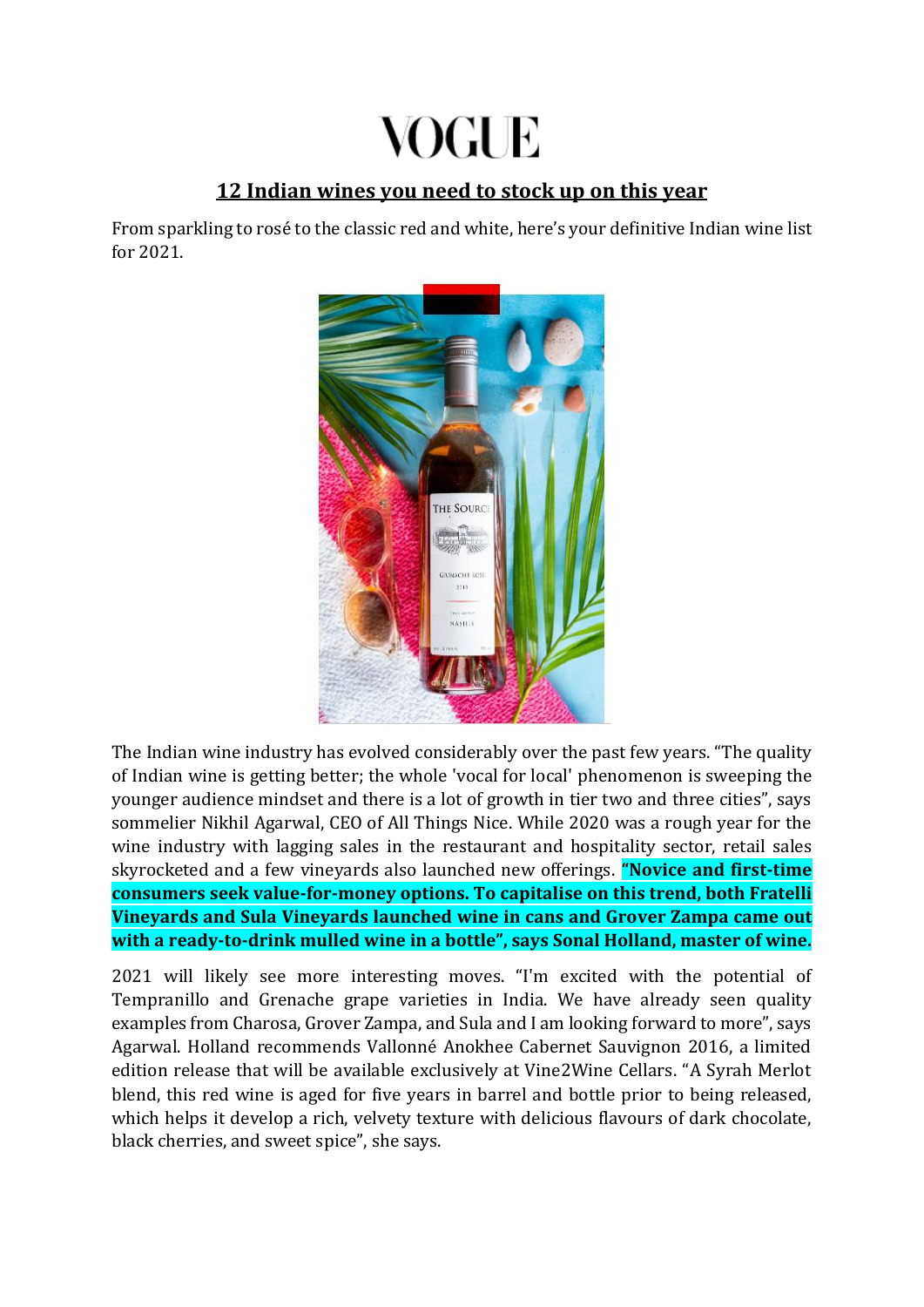Ahead, we list out the best Indian wines you can pick up for your next dinner.

## **Sparkling**

### **1. Chandon Brut Rosé NV**



When it's Moët & Chandon you know you're going to drink well. Chandon India has been producing world-class sparkling wines from its Nashik winery–while the Brut is a great party starter, our pick is the pretty, rose-gold Brut Rosé for its intense aroma and a rich, creamy finish.

#### **2. Zampa Soirée Brut by Grover Zampa**

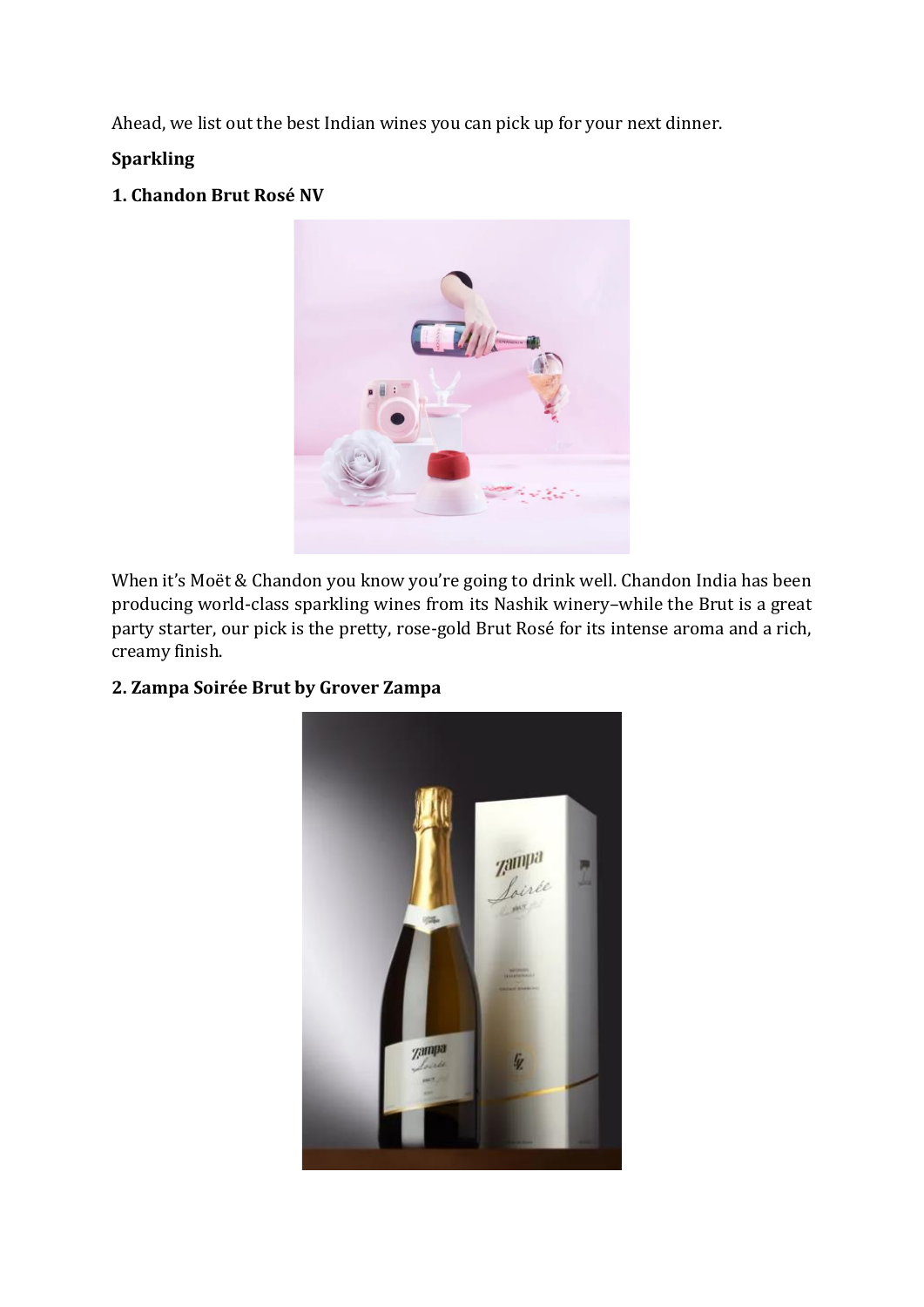Made with the time-honoured méthode traditionelle, Grover Zampa's golden-straw hued Zampa Soirée Brut is an elegant sparkling wine. A complex nose of citrus and floral aromas along with dried apricots and warm brioche makes it a rather glamorous aperitif. Pair it with Indian and pan-Asian dishes or pour over peach schnapps to make a brunch bellini.

## **Rosé**

## **3. The Source Grenache Rosé by Sula Vineyards**



If overtly sweet rosé wines have put you off the category, try The Source Grenache Rosé. Launched in 2017, this dry rosé is made from Grenache grapes and can hold its own against some of the sophisticated Provence ones. With light coral hues and aromas of white peach, citrus, and tropical fruits, its bright acidity provides an elegant finish.

#### **4. Vallonné Vineyards Rosé**

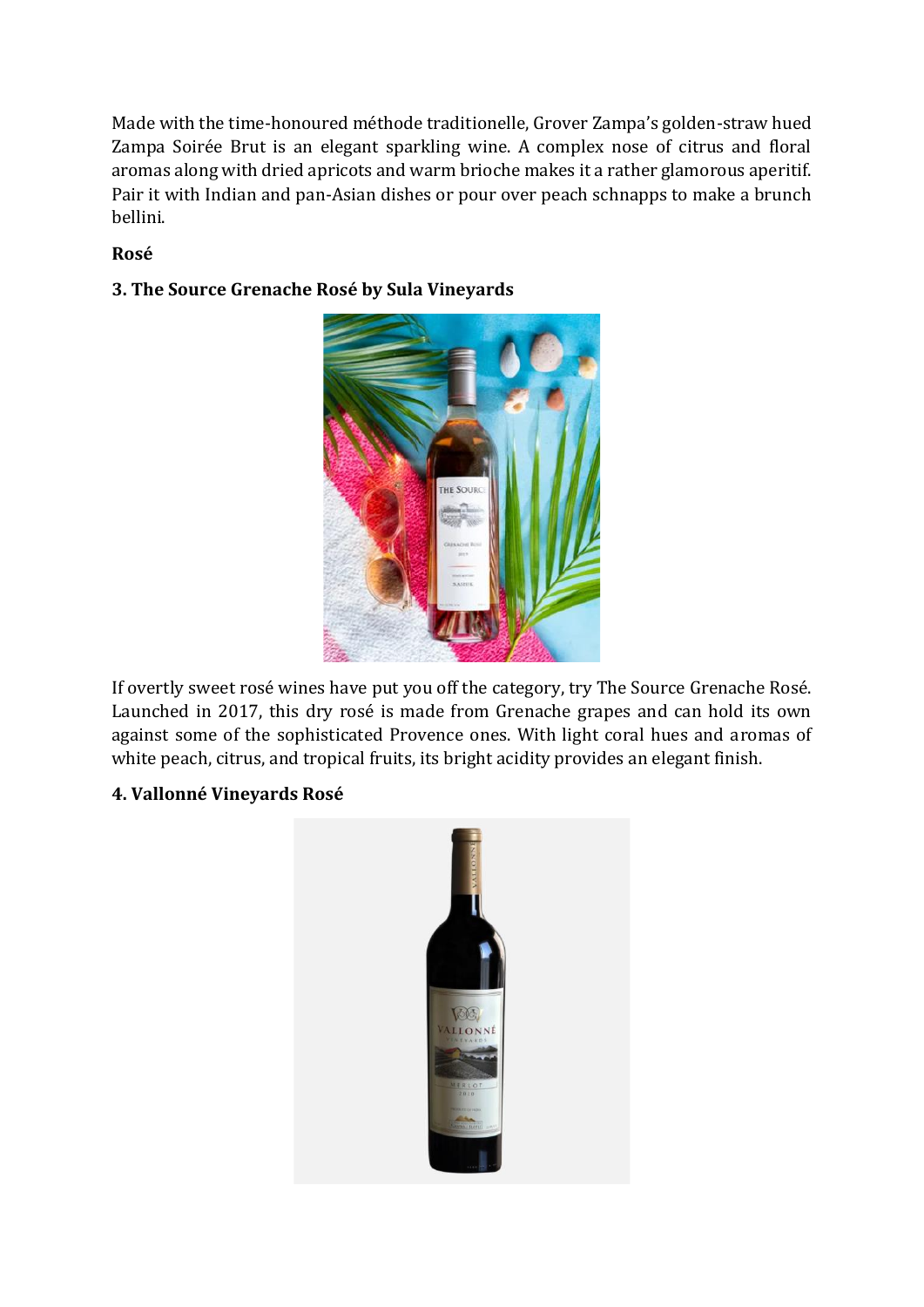The first-ever rosé to be made from Cabernet Sauvignon grapes in India, Vallonné Vineyards Rosé is a vibrant wine with crisp acidity, reflecting the Provençal Rosé style. With notes of cherry, plum, and melon, it's a perfect accompaniment for your cheeseboard and pasta, or even with light curries and pulao.

#### **White**





Since its launch in 2013, the boutique Charosa Vineyards' Selection Sauvignon Blanc has been a firm favourite in this category. This dry white wine with intense notes of gooseberry and orange is well balanced and accompanied by a grassy mineral freshness. Pair with salads or light seafood dishes to bring out its rich tropical fruits.

## **6. H Block Chardonnay by York Winery**

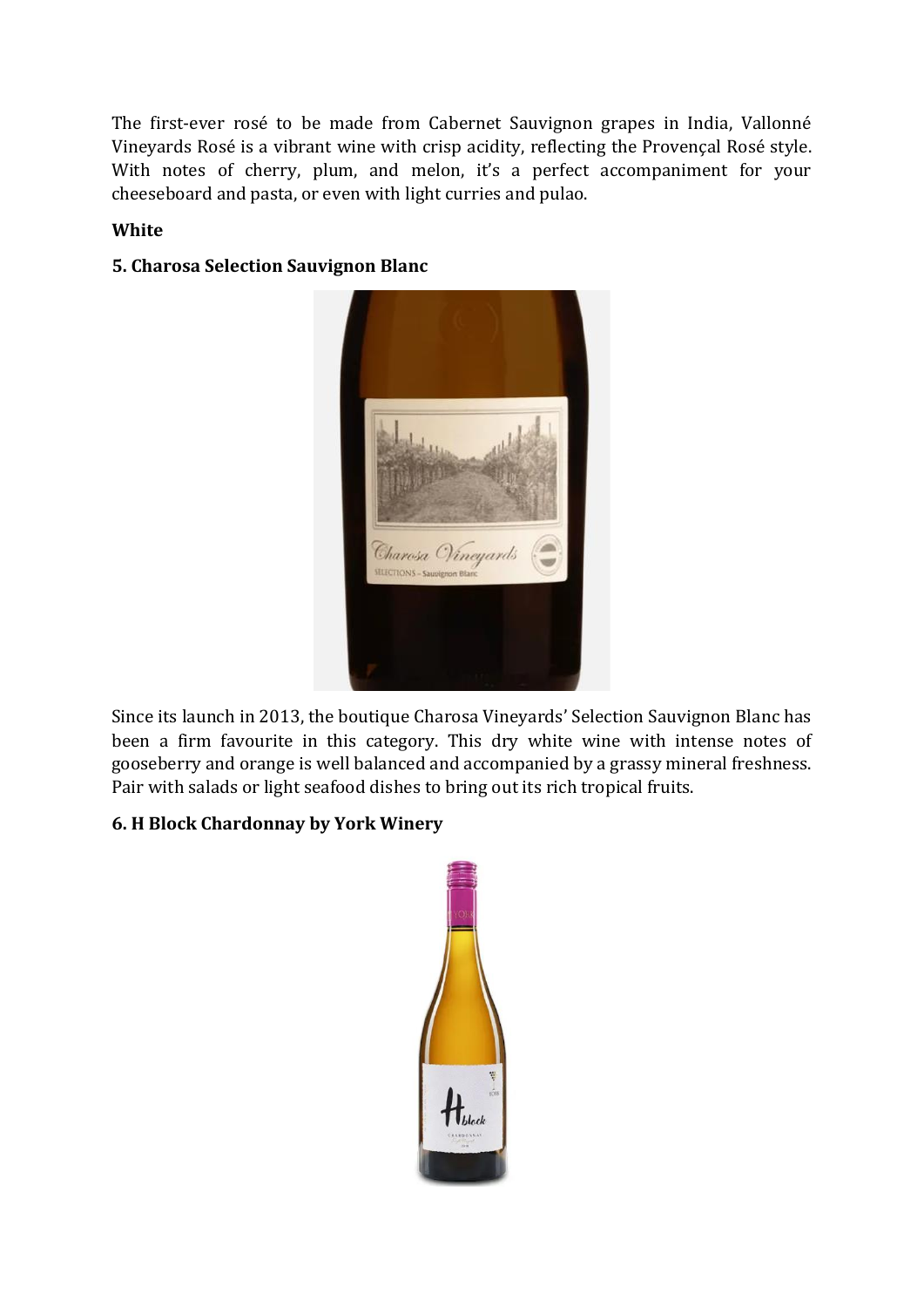One of the finest Indian Chardonnays, this delicious wine has notes of lemon and citrus. If you like bold, full-bodied wines, you will appreciate its crisp acidity and complexity. A six-month fermentation and ageing in French oak barrels gives the H Block Chardonnay a buttery creaminess that pairs well with shellfish, salads, and risotto.

## **7. J'NOON White by Fratelli Vineyards**



Created in collaboration with The Boisset Collection (a collection of terroir-forward wineries around the world), J'NOON is a premium, limited edition offering of red, white, and sparkling wines. A blend of Chardonnay and Sauvignon Blanc, J'NOON White is a vibrant, complex wine with green apple, stone fruit, white pepper, jasmine, and more on the nose.

#### **8. The Source Sauvignon Blanc Reserve by Sula Vineyards**

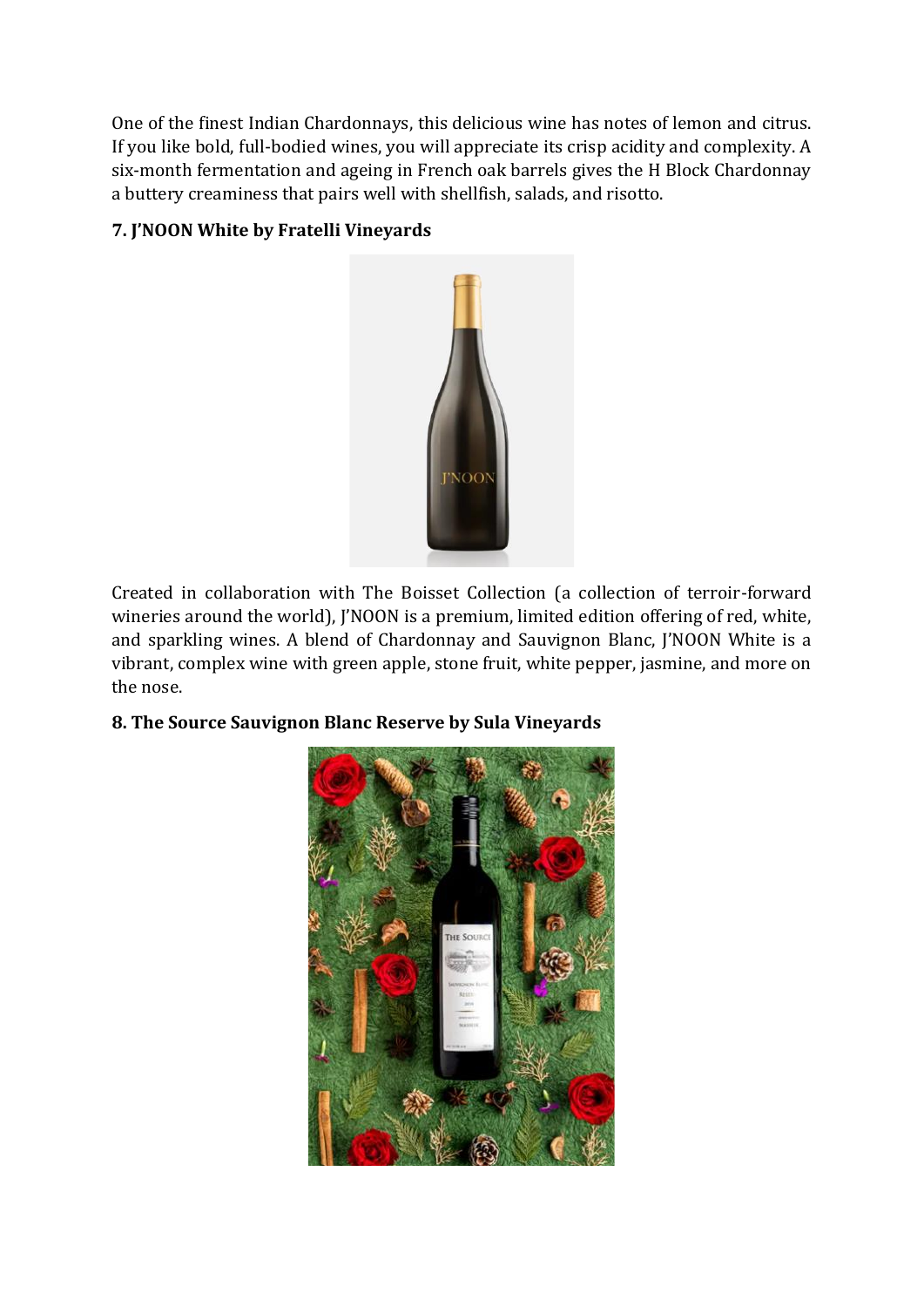Sula Vineyards' The Source collection is a premium expression and their Sauvignon Blanc Reserve lives up to expectations. Partially aged in French oak barrel, this is a rich and complex, medium- bodied dry wine. Fruity aromas of green tropical fruits make it a luscious pairing with Indian curries.

#### **Red**



### **9. Chêne Grande Reserve by Grover Zampa**

Named after the French word for oak, Grover Zampa's Chêne Grande Reserve is an intense ruby coloured wine that's aged for at least 15 months in French oak barrels. A signature blend of Tempranillo and Shiraz, this is a 'big' wine with ripe dark fruit aromas of blackberry, plum, and currant with nuances of vanilla, liquorice, and chocolate for an elegant finish.

#### **10. KRSMA Estates Cabernet Sauvignon**